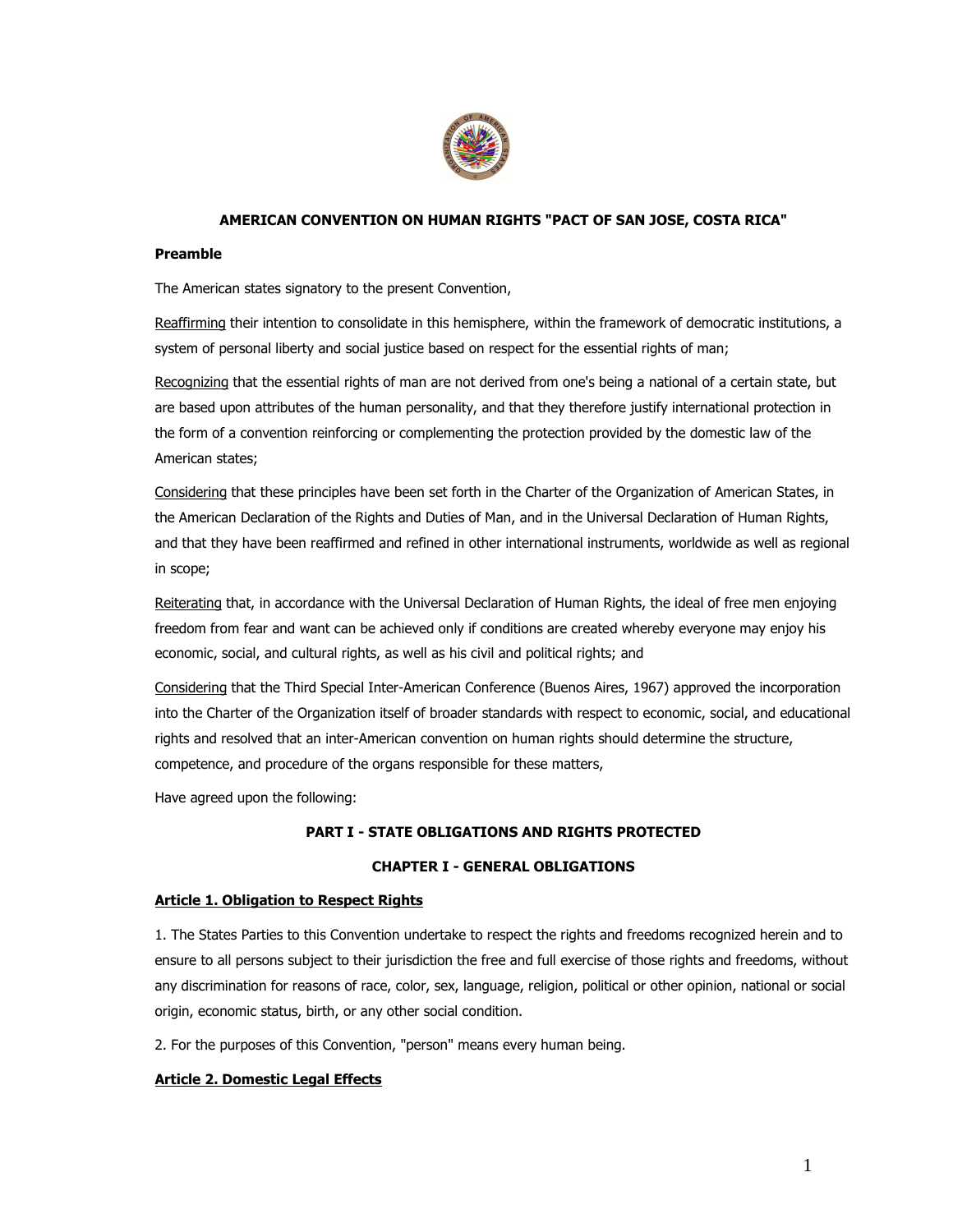Where the exercise of any of the rights or freedoms referred to in Article 1 is not already ensured by legislative or other provisions, the States Parties undertake to adopt, in accordance with their constitutional processes and the provisions of this Convention, such legislative or other measures as may be necessary to give effect to those rights or freedoms.

### CHAPTER II - CIVIL AND POLITICAL RIGHTS

#### Article 3. Right to Juridical Personality

Every person has the right to recognition as a person before the law.

#### Article 4. Right to Life

1. Every person has the right to have his life respected. This right shall be protected by law and, in general, from the moment of conception. No one shall be arbitrarily deprived of his life.

2. In countries that have not abolished the death penalty, it may be imposed only for the most serious crimes and pursuant to a final judgment rendered by a competent court and in accordance with a law establishing such punishment, enacted prior to the commission of the crime. The application of such punishment shall not be extended to crimes to which it does not presently apply.

3. The death penalty shall not be reestablished in states that have abolished it.

4. In no case shall capital punishment be inflicted for political offenses or related common crimes.

5. Capital punishment shall not be imposed upon persons who, at the time the crime was committed, were under 18 years of age or over 70 years of age; nor shall it be applied to pregnant women.

6. Every person condemned to death shall have the right to apply for amnesty, pardon, or commutation of sentence, which may be granted in all cases. Capital punishment shall not be imposed while such a petition is pending decision by the competent authority.

#### Article 5. Right to Humane Treatment

1. Every person has the right to have his physical, mental, and moral integrity respected.

2. No one shall be subjected to torture or to cruel, inhuman, or degrading punishment or treatment. All persons deprived of their liberty shall be treated with respect for the inherent dignity of the human person.

3. Punishment shall not be extended to any person other than the criminal.

4. Accused persons shall, save in exceptional circumstances, be segregated from convicted persons, and shall be subject to separate treatment appropriate to their status as unconvicted persons.

5. Minors while subject to criminal proceedings shall be separated from adults and brought before specialized tribunals, as speedily as possible, so that they may be treated in accordance with their status as minors.

6. Punishments consisting of deprivation of liberty shall have as an essential aim the reform and social readaptation of the prisoners.

#### Article 6. Freedom from Slavery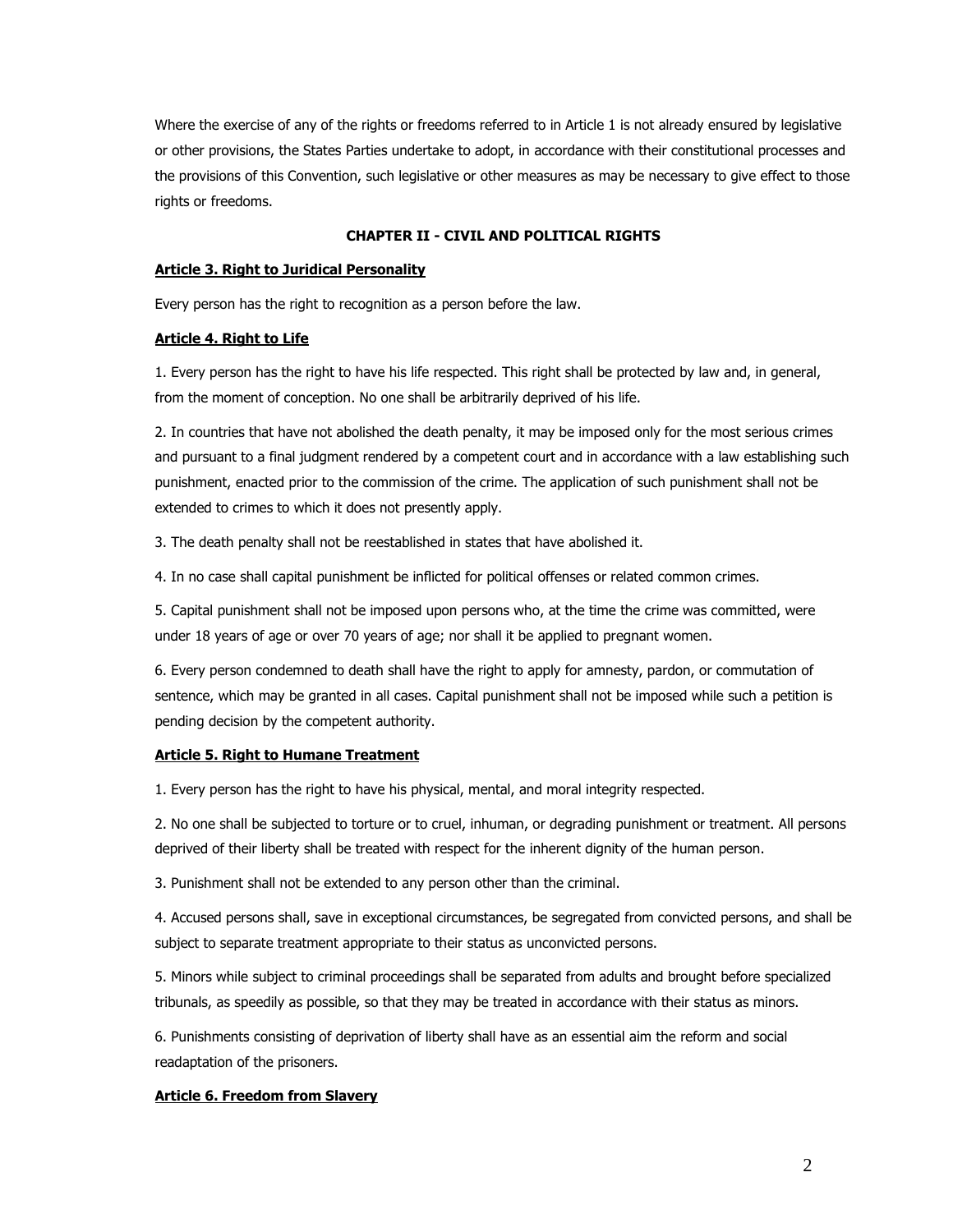1. No one shall be subject to slavery or to involuntary servitude, which are prohibited in all their forms, as are the slave trade and traffic in women.

2. No one shall be required to perform forced or compulsory labor. This provision shall not be interpreted to mean that, in those countries in which the penalty established for certain crimes is deprivation of liberty at forced labor, the carrying out of such a sentence imposed by a competent court is prohibited. Forced labor shall not adversely affect the dignity or the physical or intellectual capacity of the prisoner.

3. For the purposes of this article, the following do not constitute forced or compulsory labor:

a. work or service normally required of a person imprisoned in execution of a sentence or formal decision passed by the competent judicial authority. Such work or service shall be carried out under the supervision and control of public authorities, and any persons performing such work or service shall not be placed at the disposal of any private party, company, or juridical person;

b. military service and, in countries in which conscientious objectors are recognized, national service that the law may provide for in lieu of military service;

c. service exacted in time of danger or calamity that threatens the existence or the well-being of the community; or

d. work or service that forms part of normal civic obligations.

#### Article 7. Right to Personal Liberty

1. Every person has the right to personal liberty and security.

2. No one shall be deprived of his physical liberty except for the reasons and under the conditions established beforehand by the constitution of the State Party concerned or by a law established pursuant thereto.

3. No one shall be subject to arbitrary arrest or imprisonment.

4. Anyone who is detained shall be informed of the reasons for his detention and shall be promptly notified of the charge or charges against him.

5. Any person detained shall be brought promptly before a judge or other officer authorized by law to exercise judicial power and shall be entitled to trial within a reasonable time or to be released without prejudice to the continuation of the proceedings. His release may be subject to guarantees to assure his appearance for trial.

6. Anyone who is deprived of his liberty shall be entitled to recourse to a competent court, in order that the court may decide without delay on the lawfulness of his arrest or detention and order his release if the arrest or detention is unlawful. In States Parties whose laws provide that anyone who believes himself to be threatened with deprivation of his liberty is entitled to recourse to a competent court in order that it may decide on the lawfulness of such threat, this remedy may not be restricted or abolished. The interested party or another person in his behalf is entitled to seek these remedies.

7. No one shall be detained for debt. This principle shall not limit the orders of a competent judicial authority issued for nonfulfillment of duties of support.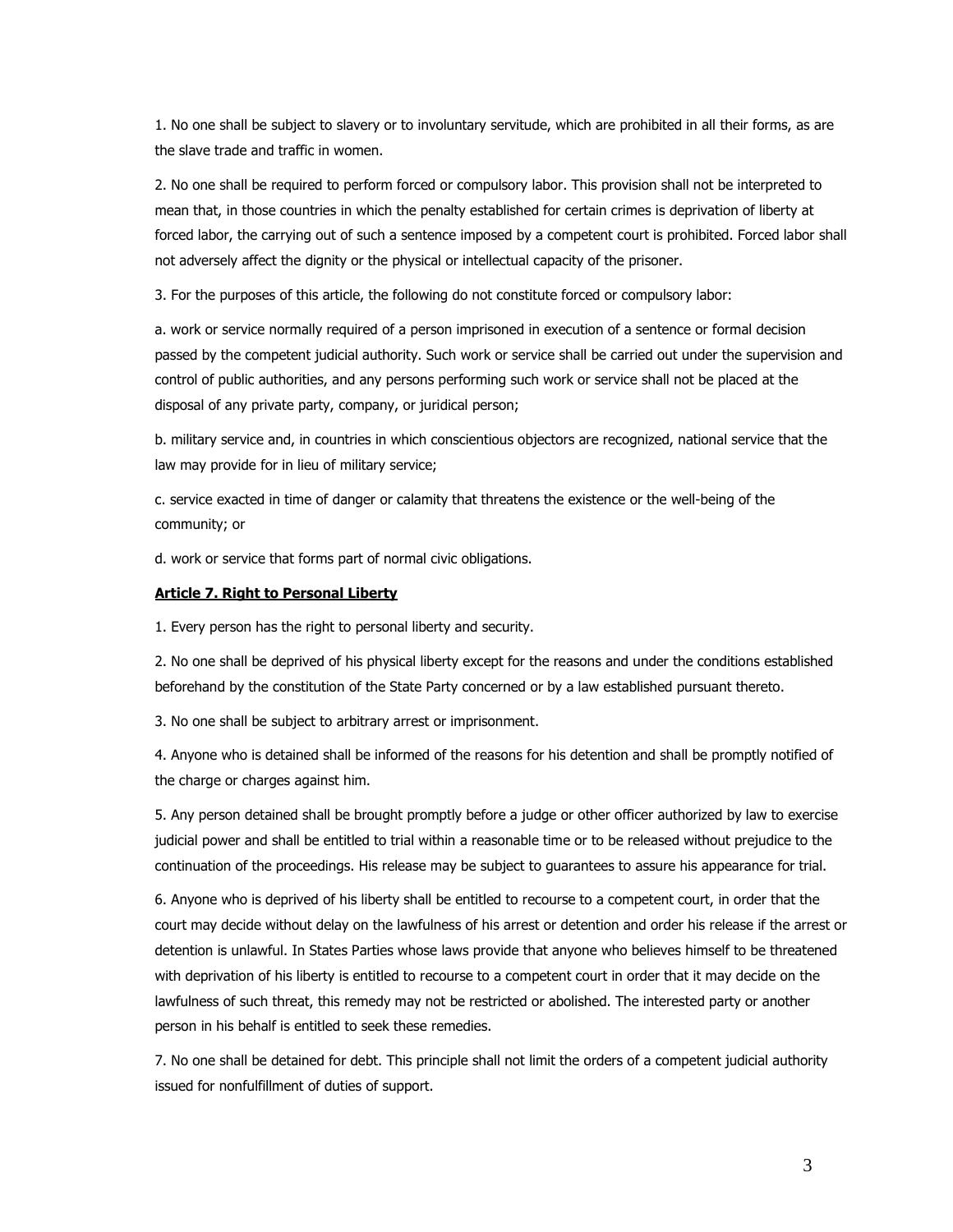#### Article 8. Right to a Fair Trial

1. Every person has the right to a hearing, with due guarantees and within a reasonable time, by a competent, independent, and impartial tribunal, previously established by law, in the substantiation of any accusation of a criminal nature made against him or for the determination of his rights and obligations of a civil, labor, fiscal, or any other nature.

2. Every person accused of a criminal offense has the right to be presumed innocent so long as his guilt has not been proven according to law. During the proceedings, every person is entitled, with full equality, to the following minimum guarantees:

a. the right of the accused to be assisted without charge by a translator or interpreter, if he does not understand or does not speak the language of the tribunal or court;

b. prior notification in detail to the accused of the charges against him;

c. adequate time and means for the preparation of his defense;

d. the right of the accused to defend himself personally or to be assisted by legal counsel of his own choosing, and to communicate freely and privately with his counsel;

e. the inalienable right to be assisted by counsel provided by the state, paid or not as the domestic law provides, if the accused does not defend himself personally or engage his own counsel within the time period established by law;

f. the right of the defense to examine witnesses present in the court and to obtain the appearance, as witnesses, of experts or other persons who may throw light on the facts;

g. the right not to be compelled to be a witness against himself or to plead guilty; and

h. the right to appeal the judgment to a higher court.

3. A confession of guilt by the accused shall be valid only if it is made without coercion of any kind.

4. An accused person acquitted by a nonappealable judgment shall not be subjected to a new trial for the same cause.

5. Criminal proceedings shall be public, except insofar as may be necessary to protect the interests of justice.

#### Article 9. Freedom from Ex Post Facto Laws

No one shall be convicted of any act or omission that did not constitute a criminal offense, under the applicable law, at the time it was committed. A heavier penalty shall not be imposed than the one that was applicable at the time the criminal offense was committed. If subsequent to the commission of the offense the law provides for the imposition of a lighter punishment, the guilty person shall benefit therefrom.

### Article 10. Right to Compensation

Every person has the right to be compensated in accordance with the law in the event he has been sentenced by a final judgment through a miscarriage of justice.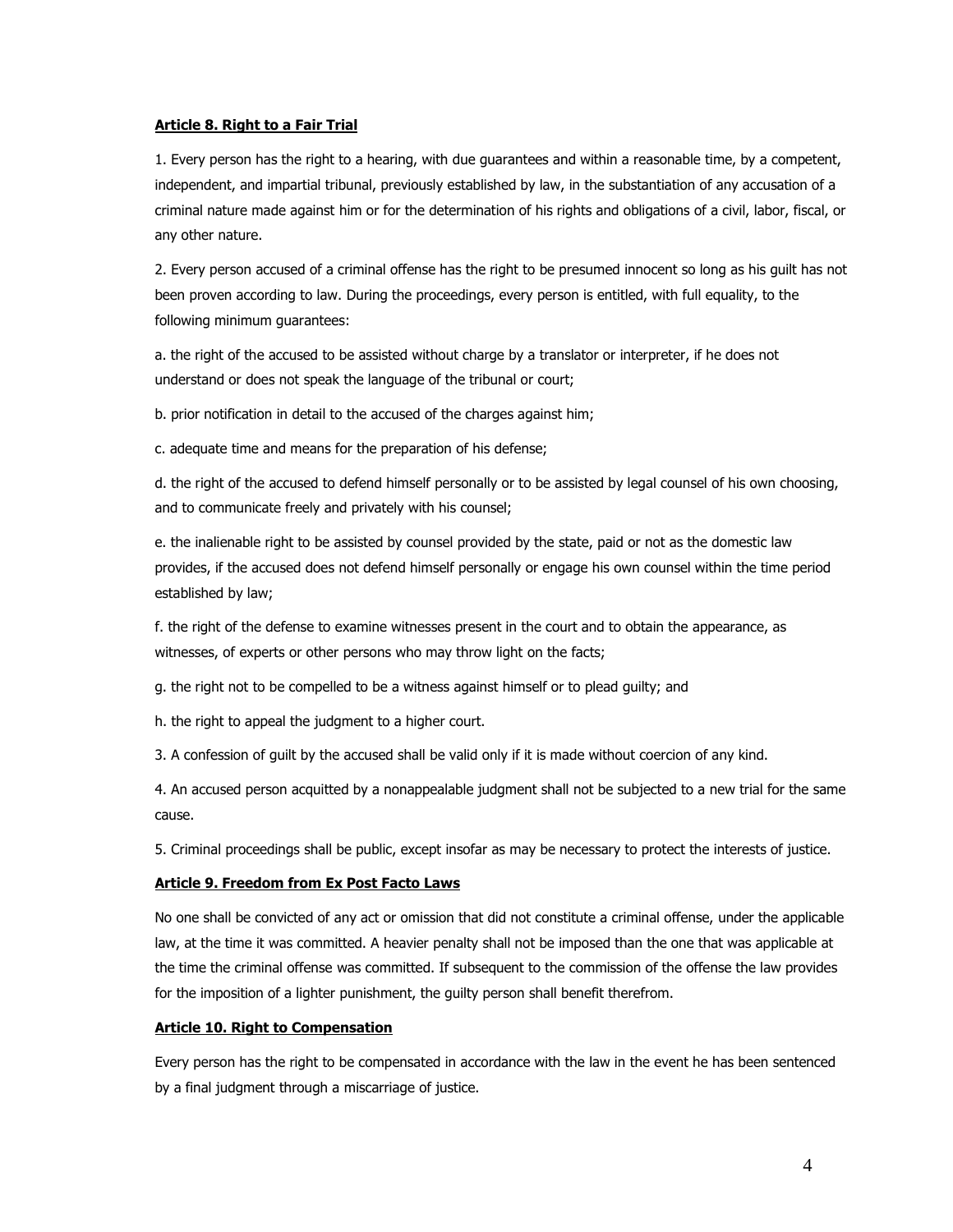### Article 11. Right to Privacy

1. Everyone has the right to have his honor respected and his dignity recognized.

2. No one may be the object of arbitrary or abusive interference with his private life, his family, his home, or his correspondence, or of unlawful attacks on his honor or reputation.

3. Everyone has the right to the protection of the law against such interference or attacks.

#### Article 12. Freedom of Conscience and Religion

1. Everyone has the right to freedom of conscience and of religion. This right includes freedom to maintain or to change one's religion or beliefs, and freedom to profess or disseminate one's religion or beliefs, either individually or together with others, in public or in private.

2. No one shall be subject to restrictions that might impair his freedom to maintain or to change his religion or beliefs.

3. Freedom to manifest one's religion and beliefs may be subject only to the limitations prescribed by law that are necessary to protect public safety, order, health, or morals, or the rights or freedoms of others.

4. Parents or guardians, as the case may be, have the right to provide for the religious and moral education of their children or wards that is in accord with their own convictions.

### Article 13. Freedom of Thought and Expression

1. Everyone has the right to freedom of thought and expression. This right includes freedom to seek, receive, and impart information and ideas of all kinds, regardless of frontiers, either orally, in writing, in print, in the form of art, or through any other medium of one's choice.

2. The exercise of the right provided for in the foregoing paragraph shall not be subject to prior censorship but shall be subject to subsequent imposition of liability, which shall be expressly established by law to the extent necessary to ensure:

a. respect for the rights or reputations of others; or

b. the protection of national security, public order, or public health or morals.

3. The right of expression may not be restricted by indirect methods or means, such as the abuse of government or private controls over newsprint, radio broadcasting frequencies, or equipment used in the dissemination of information, or by any other means tending to impede the communication and circulation of ideas and opinions.

4. Notwithstanding the provisions of paragraph 2 above, public entertainments may be subject by law to prior censorship for the sole purpose of regulating access to them for the moral protection of childhood and adolescence.

5. Any propaganda for war and any advocacy of national, racial, or religious hatred that constitute incitements to lawless violence or to any other similar action against any person or group of persons on any grounds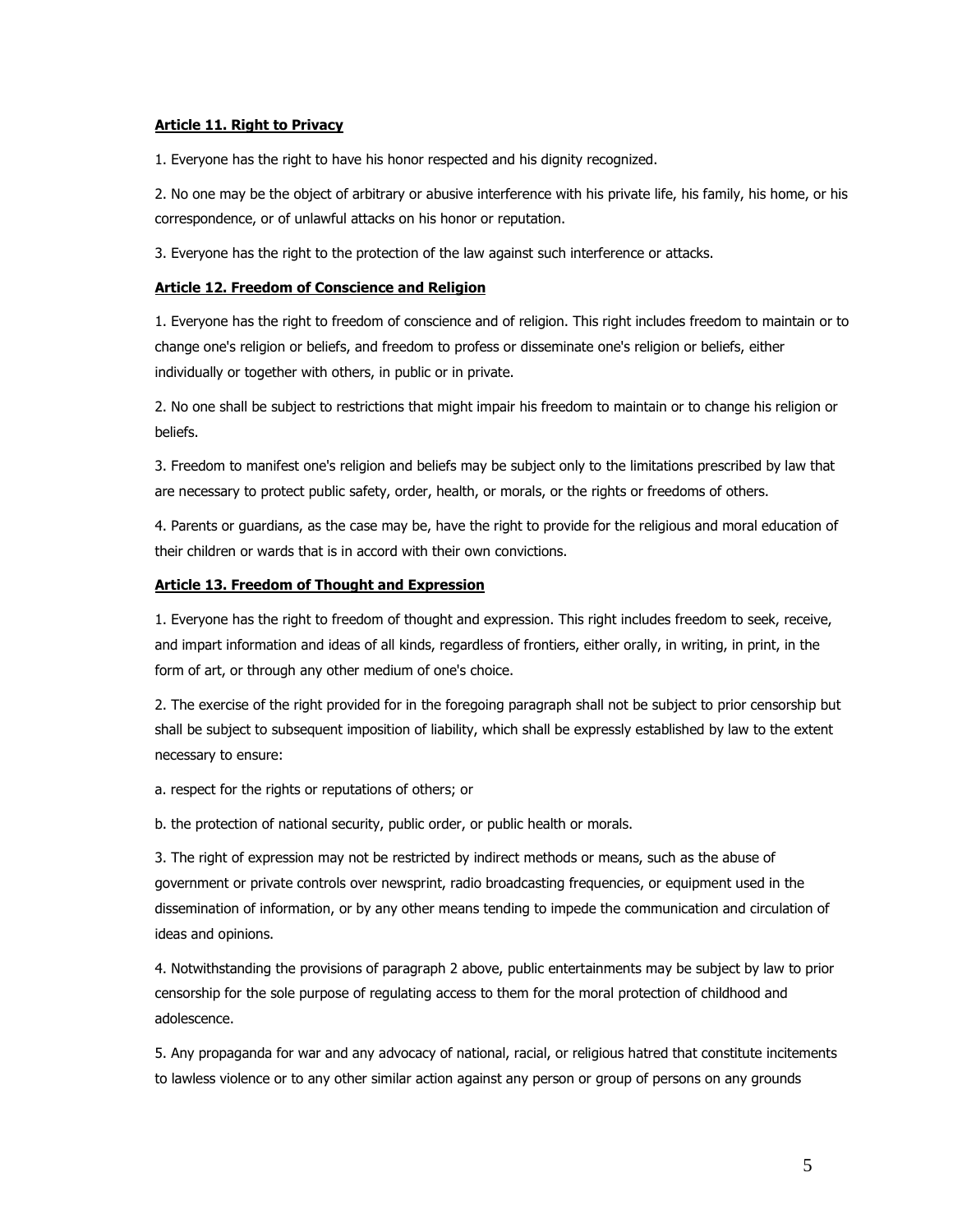including those of race, color, religion, language, or national origin shall be considered as offenses punishable by law.

## Article 14. Right of Reply

1. Anyone injured by inaccurate or offensive statements or ideas disseminated to the public in general by a legally regulated medium of communication has the right to reply or to make a correction using the same communications outlet, under such conditions as the law may establish.

2. The correction or reply shall not in any case remit other legal liabilities that may have been incurred.

3. For the effective protection of honor and reputation, every publisher, and every newspaper, motion picture, radio, and television company, shall have a person responsible who is not protected by immunities or special privileges.

## Article 15. Right of Assembly

The right of peaceful assembly, without arms, is recognized. No restrictions may be placed on the exercise of this right other than those imposed in conformity with the law and necessary in a democratic society in the interest of national security, public safety or public order, or to protect public health or morals or the rights or freedom of others.

## Article 16. Freedom of Association

1. Everyone has the right to associate freely for ideological, religious, political, economic, labor, social, cultural, sports, or other purposes.

2. The exercise of this right shall be subject only to such restrictions established by law as may be necessary in a democratic society, in the interest of national security, public safety or public order, or to protect public health or morals or the rights and freedoms of others.

3. The provisions of this article do not bar the imposition of legal restrictions, including even deprivation of the exercise of the right of association, on members of the armed forces and the police.

## Article 17. Rights of the Family

1. The family is the natural and fundamental group unit of society and is entitled to protection by society and the state.

2. The right of men and women of marriageable age to marry and to raise a family shall be recognized, if they meet the conditions required by domestic laws, insofar as such conditions do not affect the principle of nondiscrimination established in this Convention.

3. No marriage shall be entered into without the free and full consent of the intending spouses.

4. The States Parties shall take appropriate steps to ensure the equality of rights and the adequate balancing of responsibilities of the spouses as to marriage, during marriage, and in the event of its dissolution. In case of dissolution, provision shall be made for the necessary protection of any children solely on the basis of their own best interests.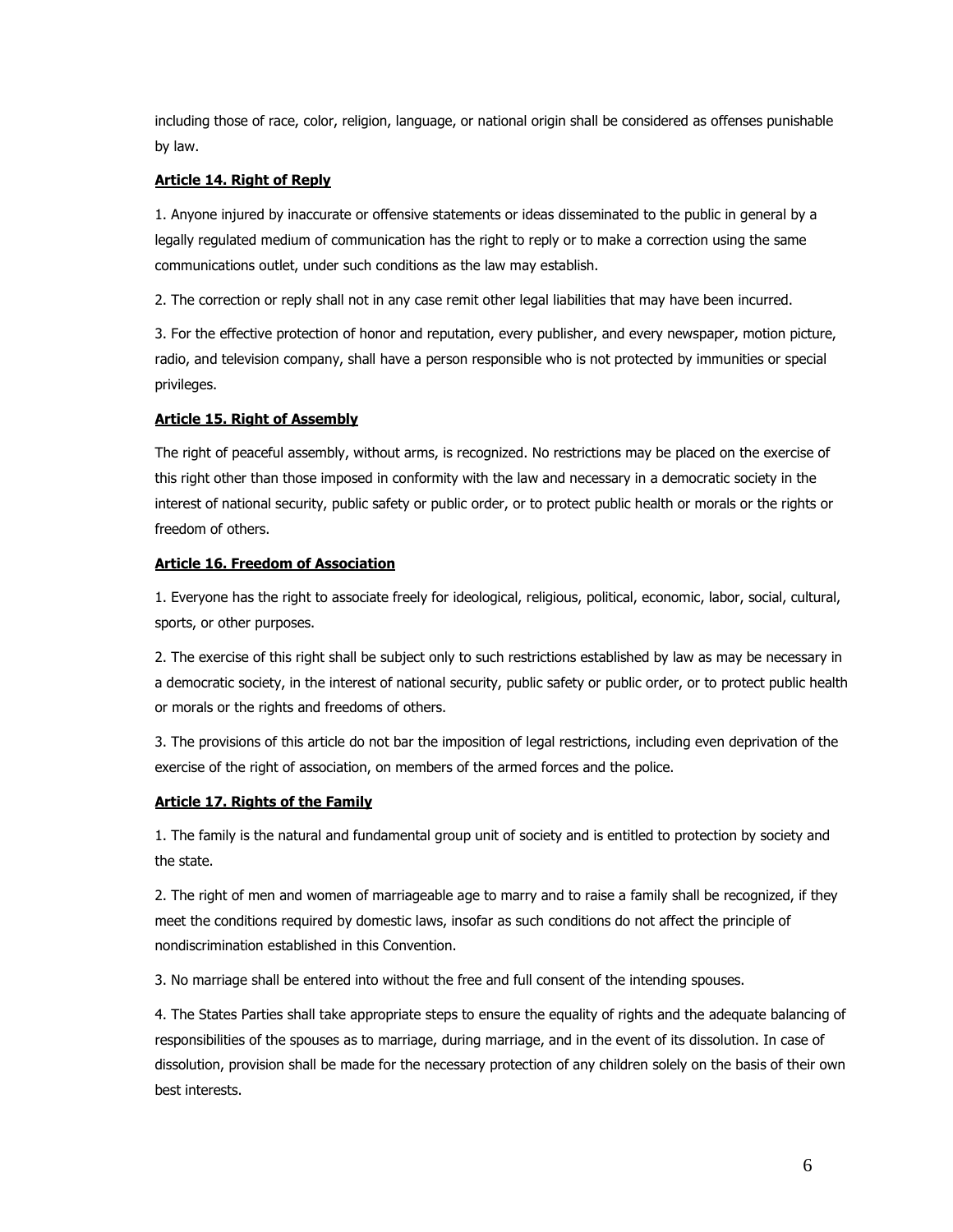5. The law shall recognize equal rights for children born out of wedlock and those born in wedlock.

## Article 18. Right to a Name

Every person has the right to a given name and to the surnames of his parents or that of one of them. The law shall regulate the manner in which this right shall be ensured for all, by the use of assumed names if necessary.

## Article 19. Rights of the Child

Every minor child has the right to the measures of protection required by his condition as a minor on the part of his family, society, and the state.

## Article 20. Right to Nationality

1. Every person has the right to a nationality.

2. Every person has the right to the nationality of the state in whose territory he was born if he does not have the right to any other nationality.

3. No one shall be arbitrarily deprived of his nationality or of the right to change it.

## Article 21. Right to Property

1. Everyone has the right to the use and enjoyment of his property. The law may subordinate such use and enjoyment to the interest of society.

2. No one shall be deprived of his property except upon payment of just compensation, for reasons of public utility or social interest, and in the cases and according to the forms established by law.

3. Usury and any other form of exploitation of man by man shall be prohibited by law.

## Article 22. Freedom of Movement and Residence

1. Every person lawfully in the territory of a State Party has the right to move about in it, and to reside in it subject to the provisions of the law.

2. Every person has the right lo leave any country freely, including his own.

3. The exercise of the foregoing rights may be restricted only pursuant to a law to the extent necessary in a democratic society to prevent crime or to protect national security, public safety, public order, public morals, public health, or the rights or freedoms of others.

4. The exercise of the rights recognized in paragraph 1 may also be restricted by law in designated zones for reasons of public interest.

5. No one can be expelled from the territory of the state of which he is a national or be deprived of the right to enter it.

6. An alien lawfully in the territory of a State Party to this Convention may be expelled from it only pursuant to a decision reached in accordance with law.

7. Every person has the right to seek and be granted asylum in a foreign territory, in accordance with the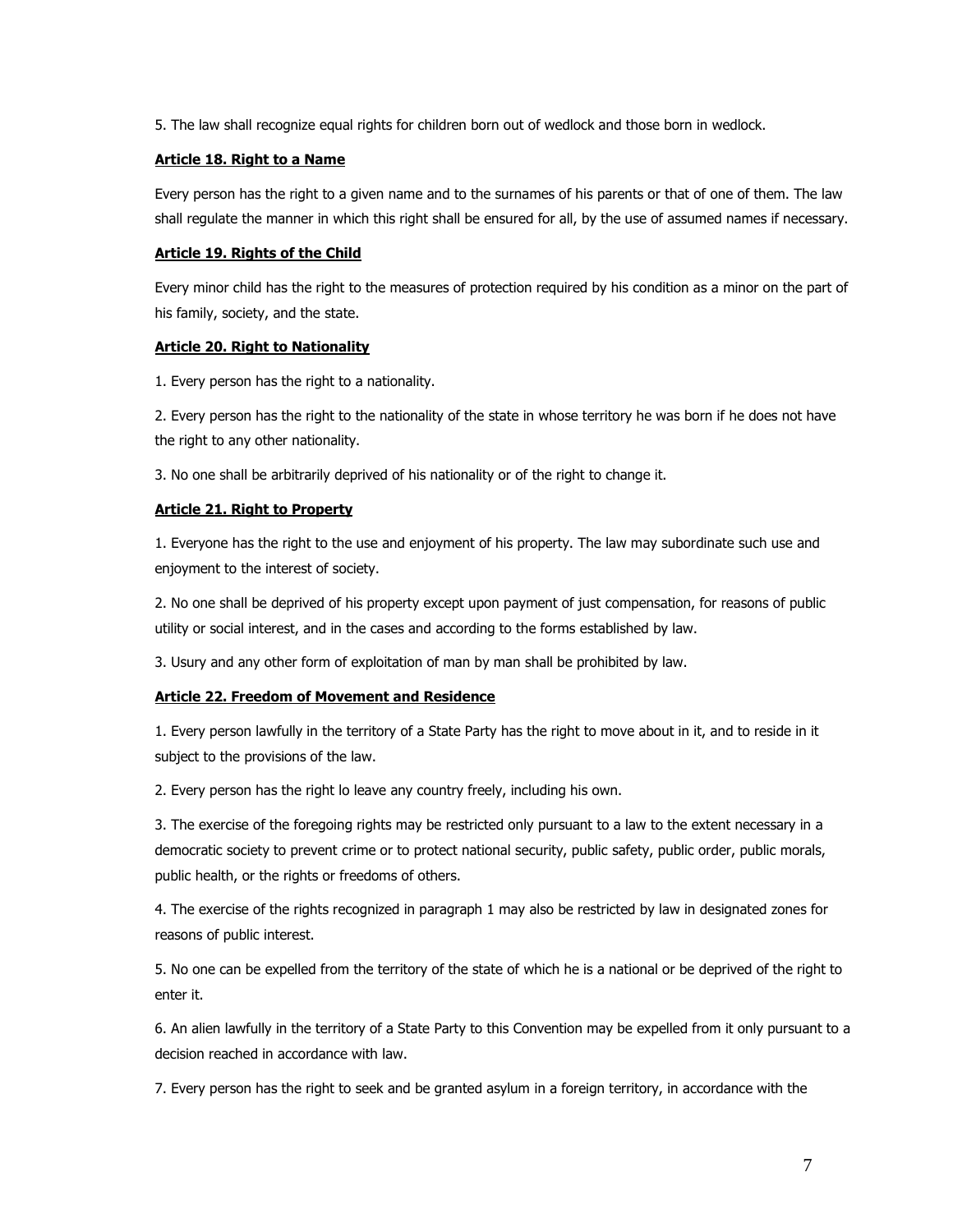legislation of the state and international conventions, in the event he is being pursued for political offenses or related common crimes.

8. In no case may an alien be deported or returned to a country, regardless of whether or not it is his country of origin, if in that country his right to life or personal freedom is in danger of being violated because of his race, nationality, religion, social status, or political opinions.

9. The collective expulsion of aliens is prohibited.

### Article 23. Right to Participate in Government

1. Every citizen shall enjoy the following rights and opportunities:

a. to take part in the conduct of public affairs, directly or through freely chosen representatives;

b. to vote and to be elected in genuine periodic elections, which shall be by universal and equal suffrage and by secret ballot that guarantees the free expression of the will of the voters; and

c. to have access, under general conditions of equality, to the public service of his country.

2. The law may regulate the exercise of the rights and opportunities referred to in the preceding paragraph only on the basis of age, nationality, residence, language, education, civil and mental capacity, or sentencing by a competent court in criminal proceedings.

#### Article 24. Right to Equal Protection

All persons are equal before the law. Consequently, they are entitled, without discrimination, to equal protection of the law.

### Article 25. Right to Judicial Protection

1. Everyone has the right to simple and prompt recourse, or any other effective recourse, to a competent court or tribunal for protection against acts that violate his fundamental rights recognized by the constitution or laws of the state concerned or by this Convention, even though such violation may have been committed by persons acting in the course of their official duties.

2. The States Parties undertake:

a. to ensure that any person claiming such remedy shall have his rights determined by the competent authority provided for by the legal system of the state;

b. to develop the possibilities of judicial remedy; and

c. to ensure that the competent authorities shall enforce such remedies when granted.

### CHAPTER III - ECONOMIC, SOCIAL, AND CULTURAL RIGHTS

#### Article 26. Progressive Development

The States Parties undertake to adopt measures, both internally and through international cooperation, especially those of an economic and technical nature, with a view to achieving progressively, by legislation or other appropriate means, the full realization of the rights implicit in the economic, social, educational, scientific,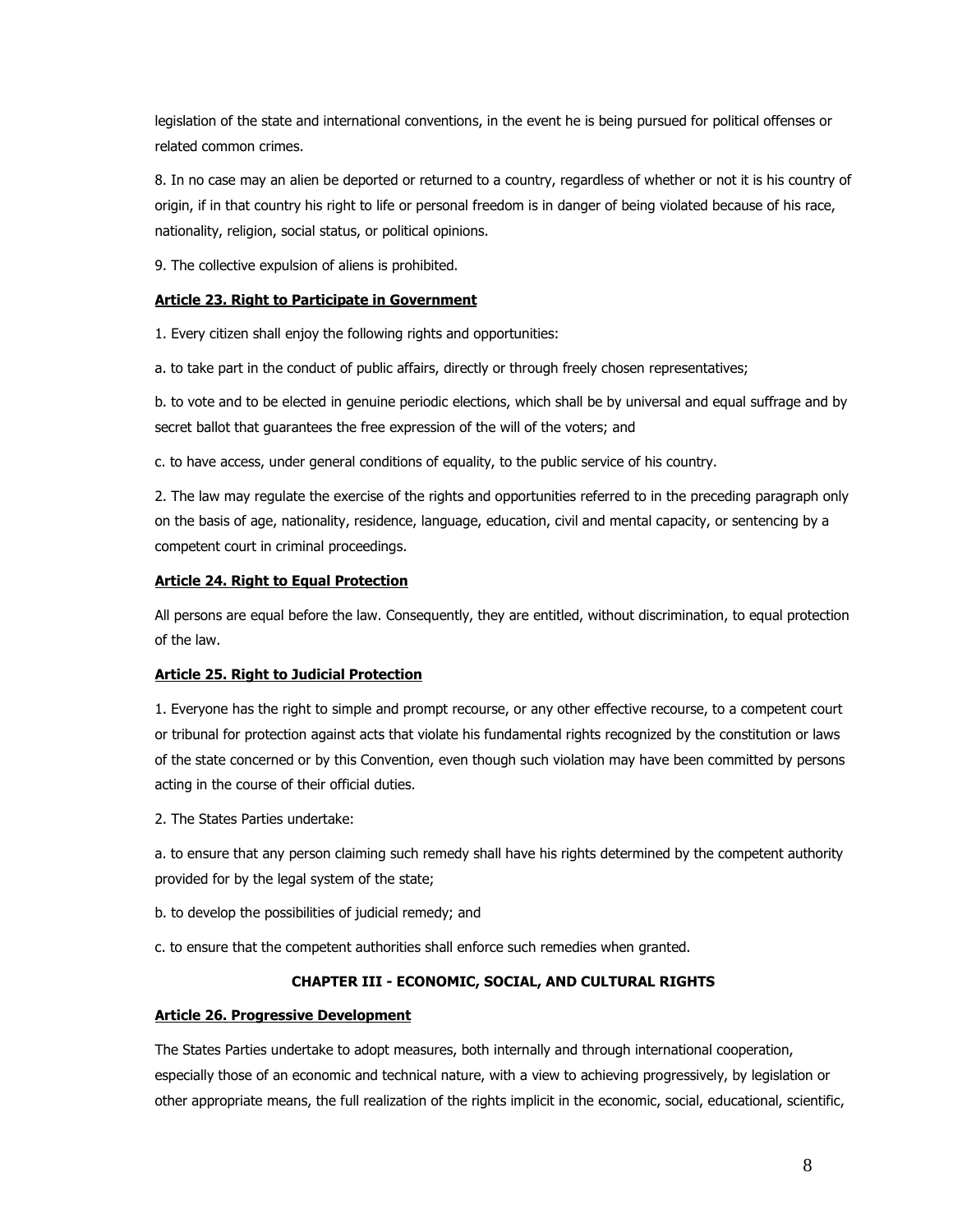and cultural standards set forth in the Charter of the Organization of American States as amended by the Protocol of Buenos Aires.

## CHAPTER IV - SUSPENSION OF GUARANTEES,

### INTERPRETATION, AND APPLICATION

### Article 27. Suspension of Guarantees

1. In time of war, public danger, or other emergency that threatens the independence or security of a State Party, it may take measures derogating from its obligations under the present Convention to the extent and for the period of time strictly required by the exigencies of the situation, provided that such measures are not inconsistent with its other obligations under international law and do not involve discrimination on the ground of race, color, sex, language, religion, or social origin.

2. The foregoing provision does not authorize any suspension of the following articles: Article 3 (Right to Juridical Personality), Article 4 (Right to Life), Article 5 (Right to Humane Treatment), Article 6 (Freedom from Slavery), Article 9 (Freedom from Ex Post Facto Laws), Article 12 (Freedom of Conscience and Religion), Article 17 (Rights of the Family), Article 18 (Right to a Name), Article 19 (Rights of the Child), Article 20 (Right to Nationality), and Article 23 (Right to Participate in Government), or of the judicial guarantees essential for the protection of such rights.

3. Any State Party availing itself of the right of suspension shall immediately inform the other States Parties, through the Secretary General of the Organization of American States, of the provisions the application of which it has suspended, the reasons that gave rise to the suspension, and the date set for the termination of such suspension.

### Article 28. Federal Clause

1. Where a State Party is constituted as a federal state, the national government of such State Party shall implement all the provisions of the Convention over whose subject matter it exercises legislative and judicial jurisdiction.

2. With respect to the provisions over whose subject matter the constituent units of the federal state have jurisdiction, the national government shall immediately take suitable measures, in accordance with its constitution and its laws, to the end that the competent authorities of the constituent units may adopt appropriate provisions for the fulfillment of this Convention.

3. Whenever two or more States Parties agree to form a federation or other type of association, they shall take care that the resulting federal or other compact contains the provisions necessary for continuing and rendering effective the standards of this Convention in the new state that is organized.

#### Article 29. Restrictions Regarding Interpretation

No provision of this Convention shall be interpreted as:

a. permitting any State Party, group, or person to suppress the enjoyment or exercise of the rights and freedoms recognized in this Convention or to restrict them to a greater extent than is provided for herein;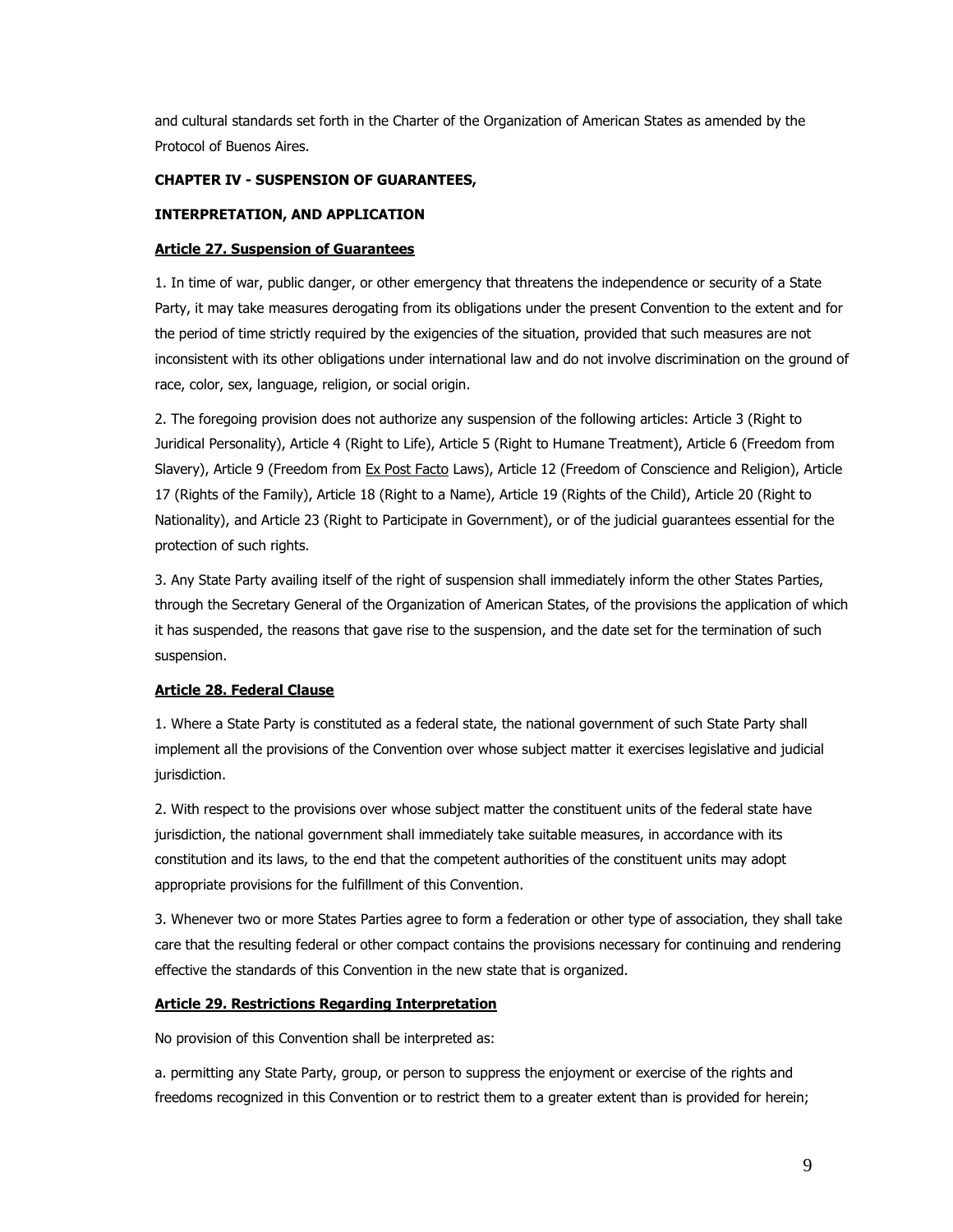b. restricting the enjoyment or exercise of any right or freedom recognized by virtue of the laws of any State Party or by virtue of another convention to which one of the said states is a party;

c. precluding other rights or guarantees that are inherent in the human personality or derived from representative democracy as a form of government; or

d. excluding or limiting the effect that the American Declaration of the Rights and Duties of Man and other international acts of the same nature may have.

#### Article 30. Scope of Restrictions

The restrictions that, pursuant to this Convention, may be placed on the enjoyment or exercise of the rights or freedoms recognized herein may not be applied except in accordance with laws enacted for reasons of general interest and in accordance with the purpose for which such restrictions have been established.

#### Article 31. Recognition of Other Rights

Other rights and freedoms recognized in accordance with the procedures established in Articles 76 and 77 may be included in the system of protection of this Convention.

#### CHAPTER V - PERSONAL RESPONSIBILITIES

#### Article 32. Relationship between Duties and Rights

1. Every person has responsibilities to his family, his community, and mankind.

2. The rights of each person are limited by the rights of others, by the security of all, and by the just demands of the general welfare, in a democratic society.

### PART II - MEANS OF PROTECTION

#### CHAPTER VI - COMPETENT ORGANS

### Article 33

The following organs shall have competence with respect to matters relating to the fulfillment of the commitments made by the States Parties to this Convention:

a. the Inter-American Commission on Human Rights, referred to as "The Commission;" and

b. the Inter-American Court of Human Rights, referred to as "The Court."

## CHAPTER VII - INTER-AMERICAN COMMISSION ON HUMAN RIGHTS

#### Section 1. Organization

### Article 34

The Inter-American Commission on Human Rights shall be composed of seven members, who shall be persons of high moral character and recognized competence in the field of human rights.

#### Article 35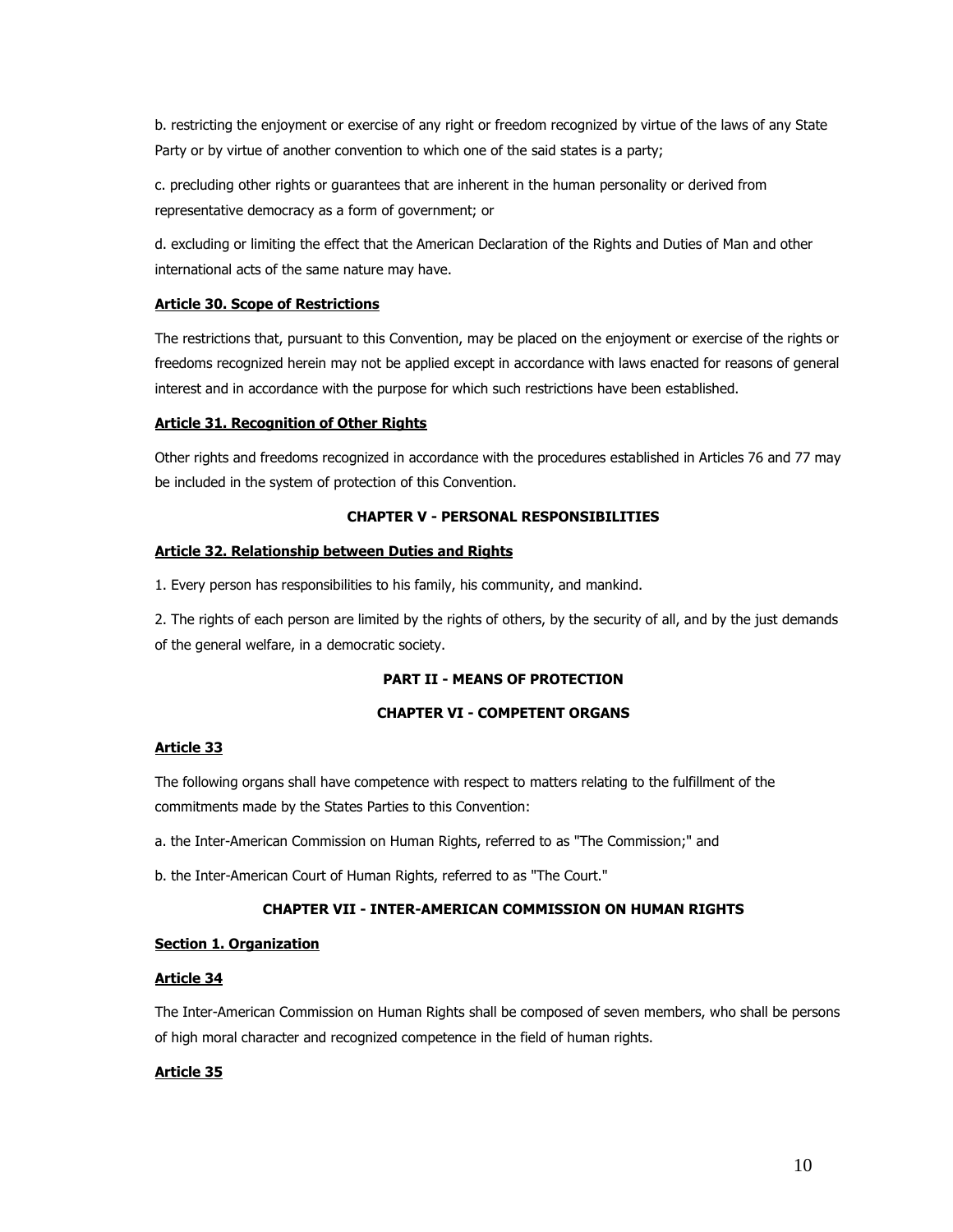The Commission shall represent all the member countries of the Organization of American States.

### Article 36

1. The members of the Commission shall be elected in a personal capacity by the General Assembly of the Organization from a list of candidates proposed by the governments of the member states.

2. Each of those governments may propose up to three candidates, who may be nationals of the states proposing them or of any other member state of the Organization of American States. When a slate of three is proposed, at least one of the candidates shall be a national of a state other than the one proposing the slate.

#### Article 37

1. The members of the Commission shall be elected for a term of four years and may be reelected only once, but the terms of three of the members chosen in the first election shall expire at the end of two years. Immediately following that election the General Assembly shall determine the names of those three members by lot.

2. No two nationals of the same state may be members of the Commission.

#### Article 38

Vacancies that may occur on the Commission for reasons other than the normal expiration of a term shall be filled by the Permanent Council of the Organization in accordance with the provisions of the Statute of the Commission.

#### Article 39

The Commission shall prepare its Statute, which it shall submit to the General Assembly for approval. It shall establish its own Regulations.

#### Article 40

Secretariat services for the Commission shall be furnished by the appropriate specialized unit of the General Secretariat of the Organization. This unit shall be provided with the resources required to accomplish the tasks assigned to it by the Commission.

#### Section 2. Functions

#### Article 41

The main function of the Commission shall be to promote respect for and defense of human rights. In the exercise of its mandate, it shall have the following functions and powers:

a. to develop an awareness of human rights among the peoples of America;

b. to make recommendations to the governments of the member states, when it considers such action advisable, for the adoption of progressive measures in favor of human rights within the framework of their domestic law and constitutional provisions as well as appropriate measures to further the observance of those rights;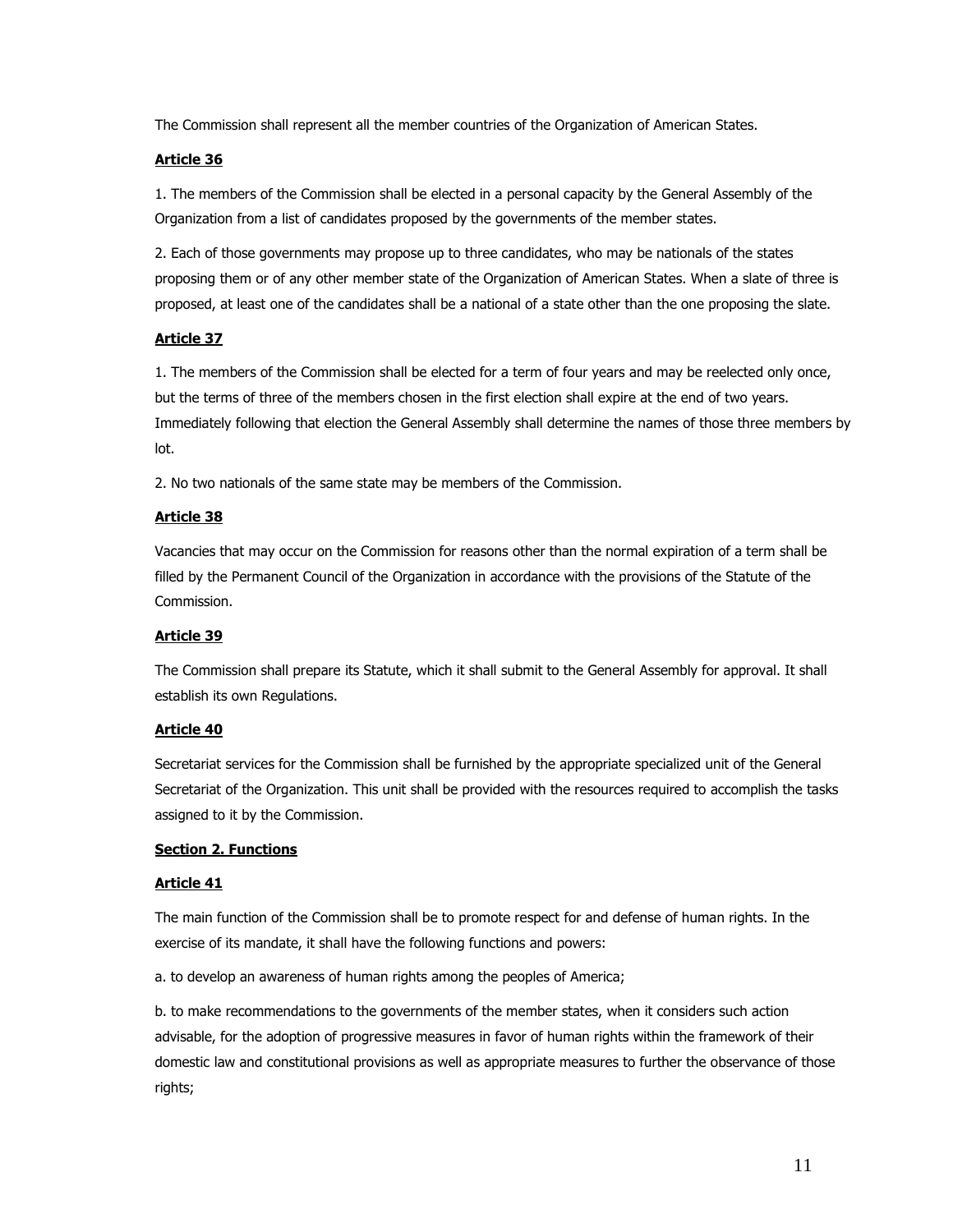c. to prepare such studies or reports as it considers advisable in the performance of its duties;

d. to request the governments of the member states to supply it with information on the measures adopted by them in matters of human rights;

e. to respond, through the General Secretariat of the Organization of American States, to inquiries made by the member states on matters related to human rights and, within the limits of its possibilities, to provide those states with the advisory services they request;

f. to take action on petitions and other communications pursuant to its authority under the provisions of Articles 44 through 51 of this Convention; and

g. to submit an annual report to the General Assembly of the Organization of American States.

#### Article 42

The States Parties shall transmit to the Commission a copy of each of the reports and studies that they submit annually to the Executive Committees of the Inter-American Economic and Social Council and the Inter-American Council for Education, Science, and Culture, in their respective fields, so that the Commission may watch over the promotion of the rights implicit in the economic, social, educational, scientific, and cultural standards set forth in the Charter of the Organization of American States as amended by the Protocol of Buenos Aires.

### Article 43

The States Parties undertake to provide the Commission with such information as it may request of them as to the manner in which their domestic law ensures the effective application of any provisions of this Convention.

#### Section 3. Competence

#### Article 44

Any person or group of persons, or any nongovernmental entity legally recognized in one or more member states of the Organization, may lodge petitions with the Commission containing denunciations or complaints of violation of this Convention by a State Party.

### Article 45

1. Any State Party may, when it deposits its instrument of ratification of or adherence to this Convention, or at any later time, declare that it recognizes the competence of the Commission to receive and examine communications in which a State Party alleges that another State Party has committed a violation of a human right set forth in this Convention.

2. Communications presented by virtue of this article may be admitted and examined only if they are presented by a State Party that has made a declaration recognizing the aforementioned competence of the Commission. The Commission shall not admit any communication against a State Party that has not made such a declaration.

3. A declaration concerning recognition of competence may be made to be valid for an indefinite time, for a specified period, or for a specific case.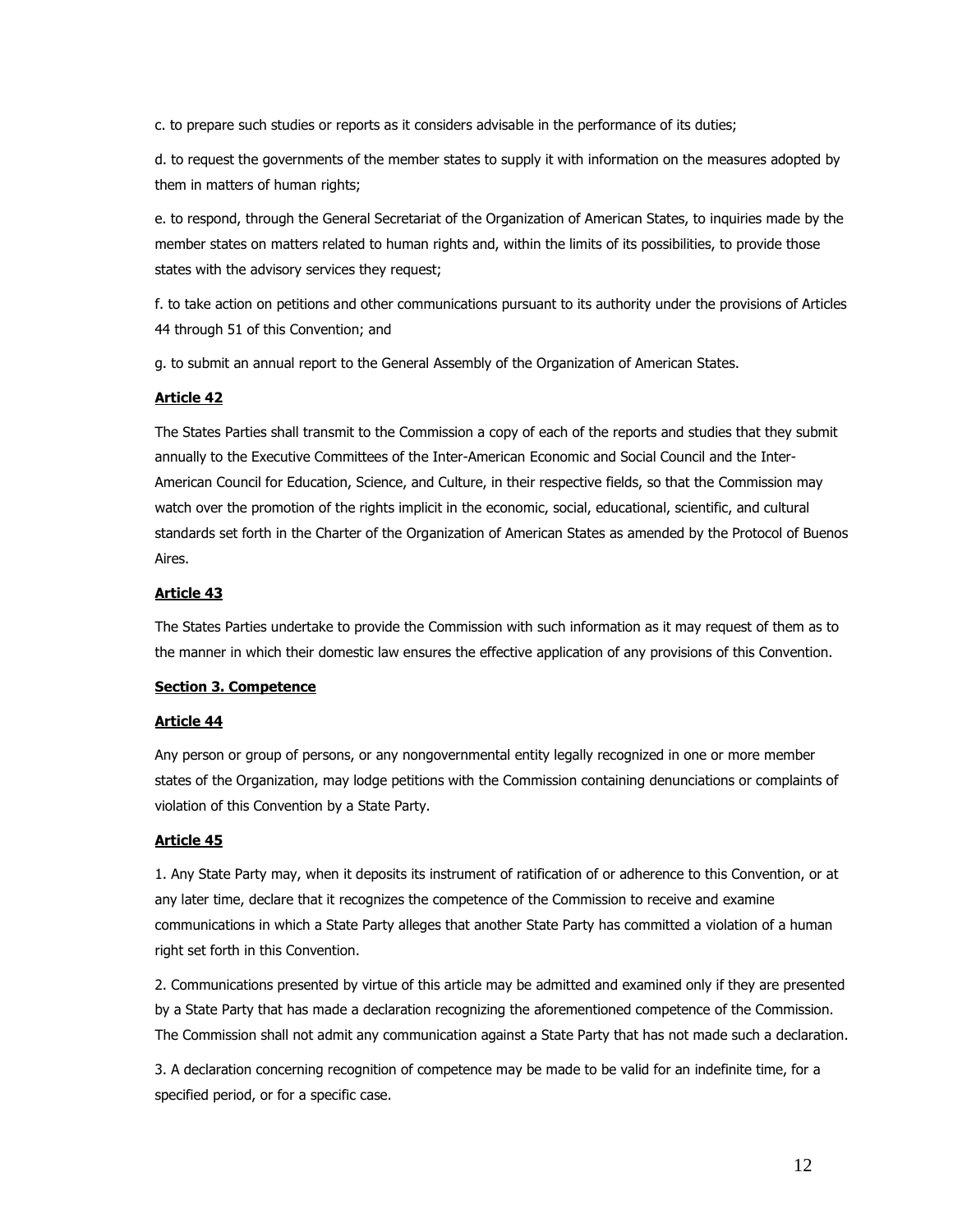4. Declarations shall be deposited with the General Secretariat of the Organization of American States, which shall transmit copies thereof to the member states of that Organization.

#### Article 46

1. Admission by the Commission of a petition or communication lodged in accordance with Articles 44 or 45 shall be subject to the following requirements:

a. that the remedies under domestic law have been pursued and exhausted in accordance with generally recognized principles of international law;

b. that the petition or communication is lodged within a period of six months from the date on which the party alleging violation of his rights was notified of the final judgment;

c. that the subject of the petition or communication is not pending in another international proceeding for settlement; and

d. that, in the case of Article 44, the petition contains the name, nationality, profession, domicile, and signature of the person or persons or of the legal representative of the entity lodging the petition.

2. The provisions of paragraphs 1.a and 1.b of this article shall not be applicable when:

a. the domestic legislation of the state concerned does not afford due process of law for the protection of the right or rights that have allegedly been violated;

b. the party alleging violation of his rights has been denied access to the remedies under domestic law or has been prevented from exhausting them; or

c. there has been unwarranted delay in rendering a final judgment under the aforementioned remedies.

### Article 47

The Commission shall consider inadmissible any petition or communication submitted under Articles 44 or 45 if:

a. any of the requirements indicated in Article 46 has not been met;

b. the petition or communication does not state facts that tend to establish a violation of the rights guaranteed by this Convention;

c. the statements of the petitioner or of the state indicate that the petition or communication is manifestly groundless or obviously out of order; or

d. the petition or communication is substantially the same as one previously studied by the Commission or by another international organization.

#### Section 4. Procedure

## Article 48

1. When the Commission receives a petition or communication alleging violation of any of the rights protected by this Convention, it shall proceed as follows: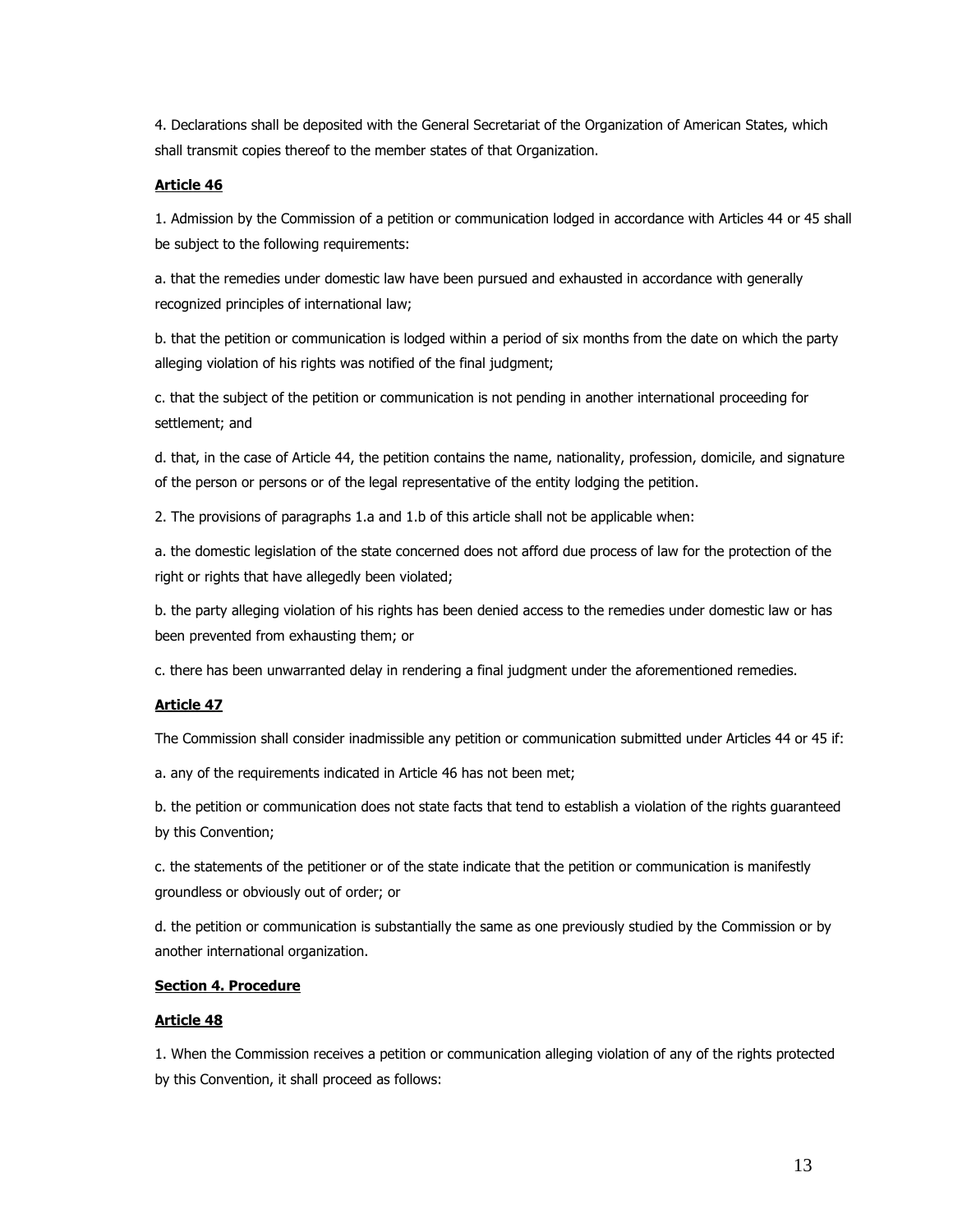a. If it considers the petition or communication admissible, it shall request information from the government of the state indicated as being responsible for the alleged violations and shall furnish that government a transcript of the pertinent portions of the petition or communication. This information shall be submitted within a reasonable period to be determined by the Commission in accordance with the circumstances of each case.

b. After the information has been received, or after the period established has elapsed and the information has not been received, the Commission shall ascertain whether the grounds for the petition or communication still exist. If they do not, the Commission shall order the record to be closed.

c. The Commission may also declare the petition or communication inadmissible or out of order on the basis of information or evidence subsequently received.

d. If the record has not been closed, the Commission shall, with the knowledge of the parties, examine the matter set forth in the petition or communication in order to verify the facts. If necessary and advisable, the Commission shall carry out an investigation, for the effective conduct of which it shall request, and the states concerned shall furnish to it, all necessary facilities.

e. The Commission may request the states concerned to furnish any pertinent information and, if so requested, shall hear oral statements or receive written statements from the parties concerned.

f. The Commission shall place itself at the disposal of the parties concerned with a view to reaching a friendly settlement of the matter on the basis of respect for the human rights recognized in this Convention.

2. However, in serious and urgent cases, only the presentation of a petition or communication that fulfills all the formal requirements of admissibility shall be necessary in order for the Commission to conduct an investigation with the prior consent of the state in whose territory a violation has allegedly been committed.

## Article 49

If a friendly settlement has been reached in accordance with paragraph 1.f of Article 48, the Commission shall draw up a report, which shall be transmitted to the petitioner and to the States Parties to this Convention, and shall then be communicated to the Secretary General of the Organization of American States for publication. This report shall contain a brief statement of the facts and of the solution reached. If any party in the case so requests, the fullest possible information shall be provided to it.

### Article 50

1. If a settlement is not reached, the Commission shall, within the time limit established by its Statute, draw up a report setting forth the facts and stating its conclusions. If the report, in whole or in part, does not represent the unanimous agreement of the members of the Commission, any member may attach to it a separate opinion. The written and oral statements made by the parties in accordance with paragraph 1.e of Article 48 shall also be attached to the report.

2. The report shall be transmitted to the states concerned, which shall not be at liberty to publish it.

3. In transmitting the report, the Commission may make such proposals and recommendations as it sees fit.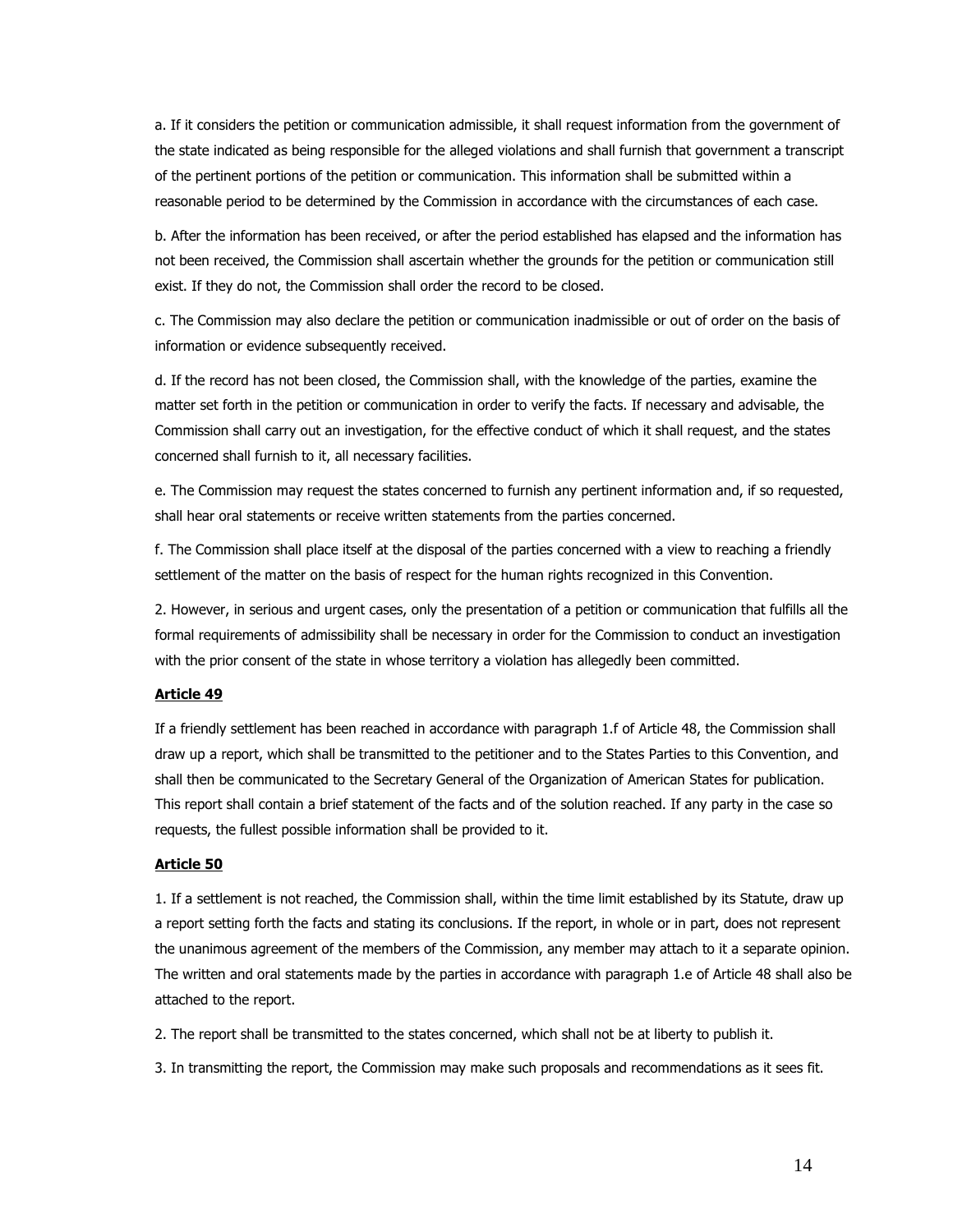## Article 51

1. If, within a period of three months from the date of the transmittal of the report of the Commission to the states concerned, the matter has not either been settled or submitted by the Commission or by the state concerned to the Court and its jurisdiction accepted, the Commission may, by the vote of an absolute majority of its members, set forth its opinion and conclusions concerning the question submitted for its consideration.

2. Where appropriate, the Commission shall make pertinent recommendations and shall prescribe a period within which the state is to take the measures that are incumbent upon it to remedy the situation examined.

3. When the prescribed period has expired, the Commission shall decide by the vote of an absolute majority of its members whether the state has taken adequate measures and whether to publish its report.

### CHAPTER VIII - INTER-AMERICAN COURT OF HUMAN RIGHTS

### Section 1. Organization

#### Article 52

1. The Court shall consist of seven judges, nationals of the member states of the Organization, elected in an individual capacity from among jurists of the highest moral authority and of recognized competence in the field of human rights, who possess the qualifications required for the exercise of the highest judicial functions in conformity with the law of the state of which they are nationals or of the state that proposes them as candidates.

2. No two judges may be nationals of the same state.

### Article 53

1. The judges of the Court shall be elected by secret ballot by an absolute majority vote of the States Parties to the Convention, in the General Assembly of the Organization, from a panel of candidates proposed by those states.

2. Each of the States Parties may propose up to three candidates, nationals of the state that proposes them or of any other member state of the Organization of American States. When a slate of three is proposed, at least one of the candidates shall be a national of a state other than the one proposing the slate.

### Article 54

1. The judges of the Court shall be elected for a term of six years and may be reelected only once. The term of three of the judges chosen in the first election shall expire at the end of three years. Immediately after the election, the names of the three judges shall be determined by lot in the General Assembly.

2. A judge elected to replace a judge whose term has not expired shall complete the term of the latter.

3. The judges shall continue in office until the expiration of their term. However, they shall continue to serve with regard to cases that they have begun to hear and that are still pending, for which purposes they shall not be replaced by the newly elected judges.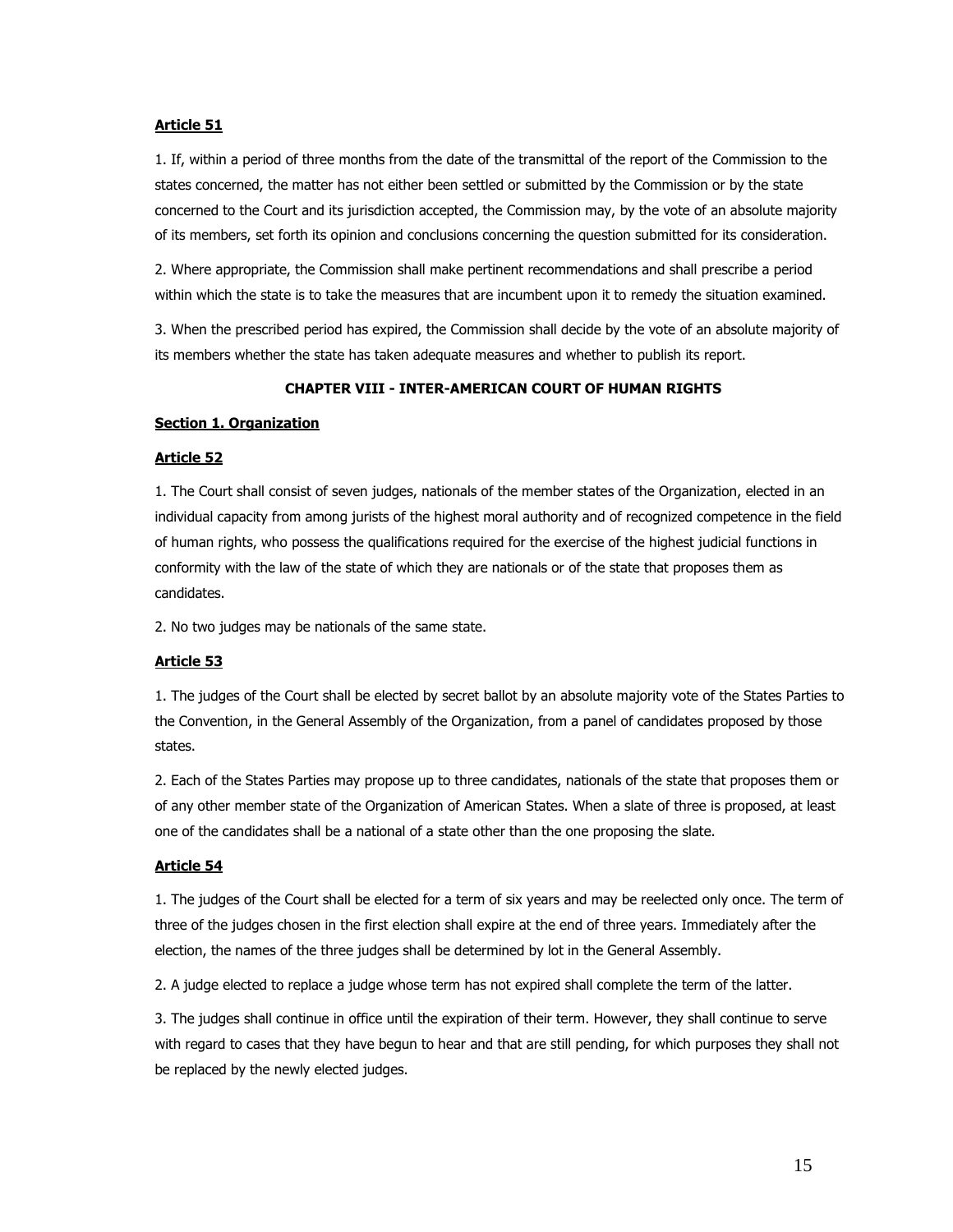## Article 55

1. If a judge is a national of any of the States Parties to a case submitted to the Court, he shall retain his right to hear that case.

2. If one of the judges called upon to hear a case should be a national of one of the States Parties to the case, any other State Party in the case may appoint a person of its choice to serve on the Court as an ad hoc judge.

3. If among the judges called upon to hear a case none is a national of any of the States Parties to the case, each of the latter may appoint an ad hoc judge.

4. An ad hoc judge shall possess the qualifications indicated in Article 52.

5. If several States Parties to the Convention should have the same interest in a case, they shall be considered as a single party for purposes of the above provisions. In case of doubt, the Court shall decide.

### Article 56

Five judges shall constitute a quorum for the transaction of business by the Court.

#### Article 57

The Commission shall appear in all cases before the Court.

### Article 58

1. The Court shall have its seat at the place determined by the States Parties to the Convention in the General Assembly of the Organization; however, it may convene in the territory of any member state of the Organization of American States when a majority of the Court considers it desirable, and with the prior consent of the state concerned. The seat of the Court may be changed by the States Parties to the Convention in the General Assembly by a two-thirds vote.

2. The Court shall appoint its own Secretary.

3. The Secretary shall have his office at the place where the Court has its seat and shall attend the meetings that the Court may hold away from its seat.

#### Article 59

The Court shall establish its Secretariat, which shall function under the direction of the Secretary of the Court, in accordance with the administrative standards of the General Secretariat of the Organization in all respects not incompatible with the independence of the Court. The staff of the Court's Secretariat shall be appointed by the Secretary General of the Organization, in consultation with the Secretary of the Court.

#### Article 60

The Court shall draw up its Statute which it shall submit to the General Assembly for approval. It shall adopt its own Rules of Procedure.

#### Section 2. Jurisdiction and Functions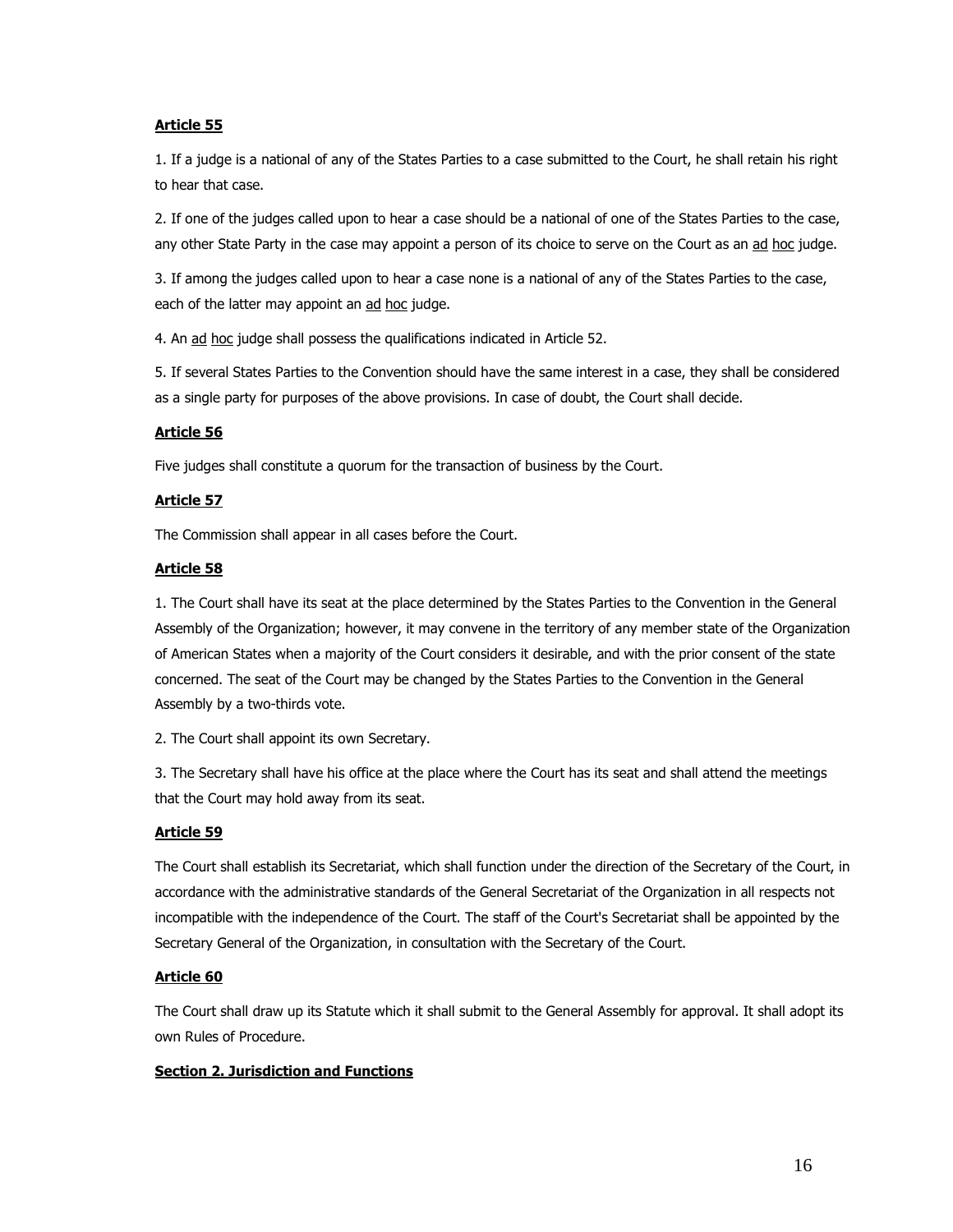## Article 61

1. Only the States Parties and the Commission shall have the right to submit a case to the Court.

2. In order for the Court to hear a case, it is necessary that the procedures set forth in Articles 48 and 50 shall have been completed.

## Article 62

1. A State Party may, upon depositing its instrument of ratification or adherence to this Convention, or at any subsequent time, declare that it recognizes as binding, ipso facto, and not requiring special agreement, the jurisdiction of the Court on all matters relating to the interpretation or application of this Convention.

2. Such declaration may be made unconditionally, on the condition of reciprocity, for a specified period, or for specific cases. It shall be presented to the Secretary General of the Organization, who shall transmit copies thereof to the other member states of the Organization and to the Secretary of the Court.

3. The jurisdiction of the Court shall comprise all cases concerning the interpretation and application of the provisions of this Convention that are submitted to it, provided that the States Parties to the case recognize or have recognized such jurisdiction, whether by special declaration pursuant to the preceding paragraphs, or by a special agreement.

## Article 63

1. If the Court finds that there has been a violation of a right or freedom protected by this Convention, the Court shall rule that the injured party be ensured the enjoyment of his right or freedom that was violated. It shall also rule, if appropriate, that the consequences of the measure or situation that constituted the breach of such right or freedom be remedied and that fair compensation be paid to the injured party.

2. In cases of extreme gravity and urgency, and when necessary to avoid irreparable damage to persons, the Court shall adopt such provisional measures as it deems pertinent in matters it has under consideration. With respect to a case not yet submitted to the Court, it may act at the request of the Commission.

### Article 64

1. The member states of the Organization may consult the Court regarding the interpretation of this Convention or of other treaties concerning the protection of human rights in the American states. Within their spheres of competence, the organs listed in Chapter X of the Charter of the Organization of American States, as amended by the Protocol of Buenos Aires, may in like manner consult the Court.

2. The Court, at the request of a member state of the Organization, may provide that state with opinions regarding the compatibility of any of its domestic laws with the aforesaid international instruments.

## Article 65

To each regular session of the General Assembly of the Organization of American States the Court shall submit, for the Assembly's consideration, a report on its work during the previous year. It shall specify, in particular, the cases in which a state has not complied with its judgments, making any pertinent recommendations.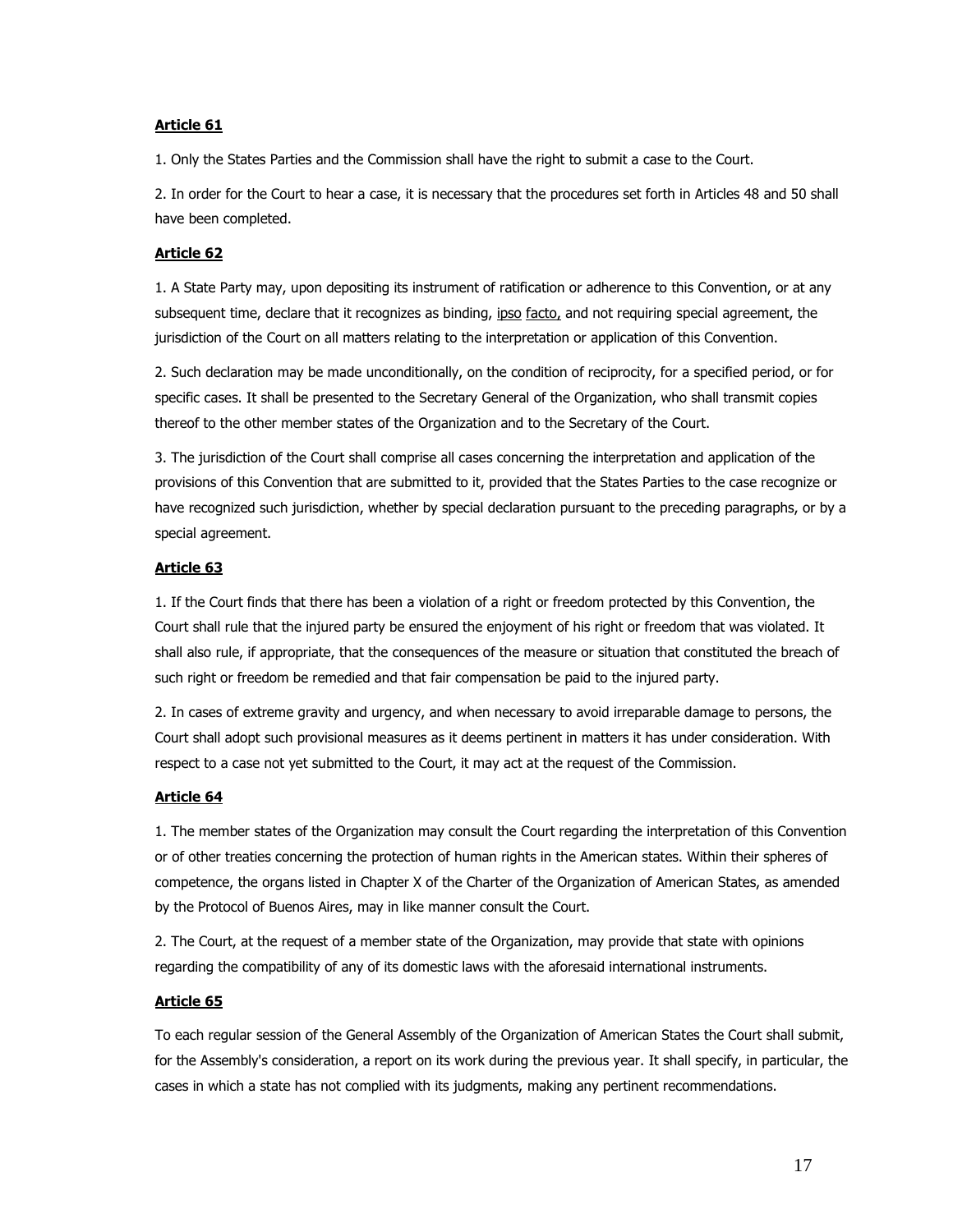## Section 3. Procedure

## Article 66

1. Reasons shall be given for the judgment of the Court.

2. If the judgment does not represent in whole or in part the unanimous opinion of the judges, any judge shall be entitled to have his dissenting or separate opinion attached to the judgment.

## Article 67

The judgment of the Court shall be final and not subject to appeal. In case of disagreement as to the meaning or scope of the judgment, the Court shall interpret it at the request of any of the parties, provided the request is made within ninety days from the date of notification of the judgment.

## Article 68

1. The States Parties to the Convention undertake to comply with the judgment of the Court in any case to which they are parties.

2. That part of a judgment that stipulates compensatory damages may be executed in the country concerned in accordance with domestic procedure governing the execution of judgments against the state.

## Article 69

The parties to the case shall be notified of the judgment of the Court and it shall be transmitted to the States Parties to the Convention.

### CHAPTER IX - COMMON PROVISIONS

### Article 70

1. The judges of the Court and the members of the Commission shall enjoy, from the moment of their election and throughout their term of office, the immunities extended to diplomatic agents in accordance with international law. During the exercise of their official function they shall, in addition, enjoy the diplomatic privileges necessary for the performance of their duties.

2. At no time shall the judges of the Court or the members of the Commission be held liable for any decisions or opinions issued in the exercise of their functions.

### Article 71

The position of judge of the Court or member of the Commission is incompatible with any other activity that might affect the independence or impartiality of such judge or member, as determined in the respective statutes.

## Article 72

The judges of the Court and the members of the Commission shall receive emoluments and travel allowances in the form and under the conditions set forth in their statutes, with due regard for the importance and independence of their office. Such emoluments and travel allowances shall be determined in the budget of the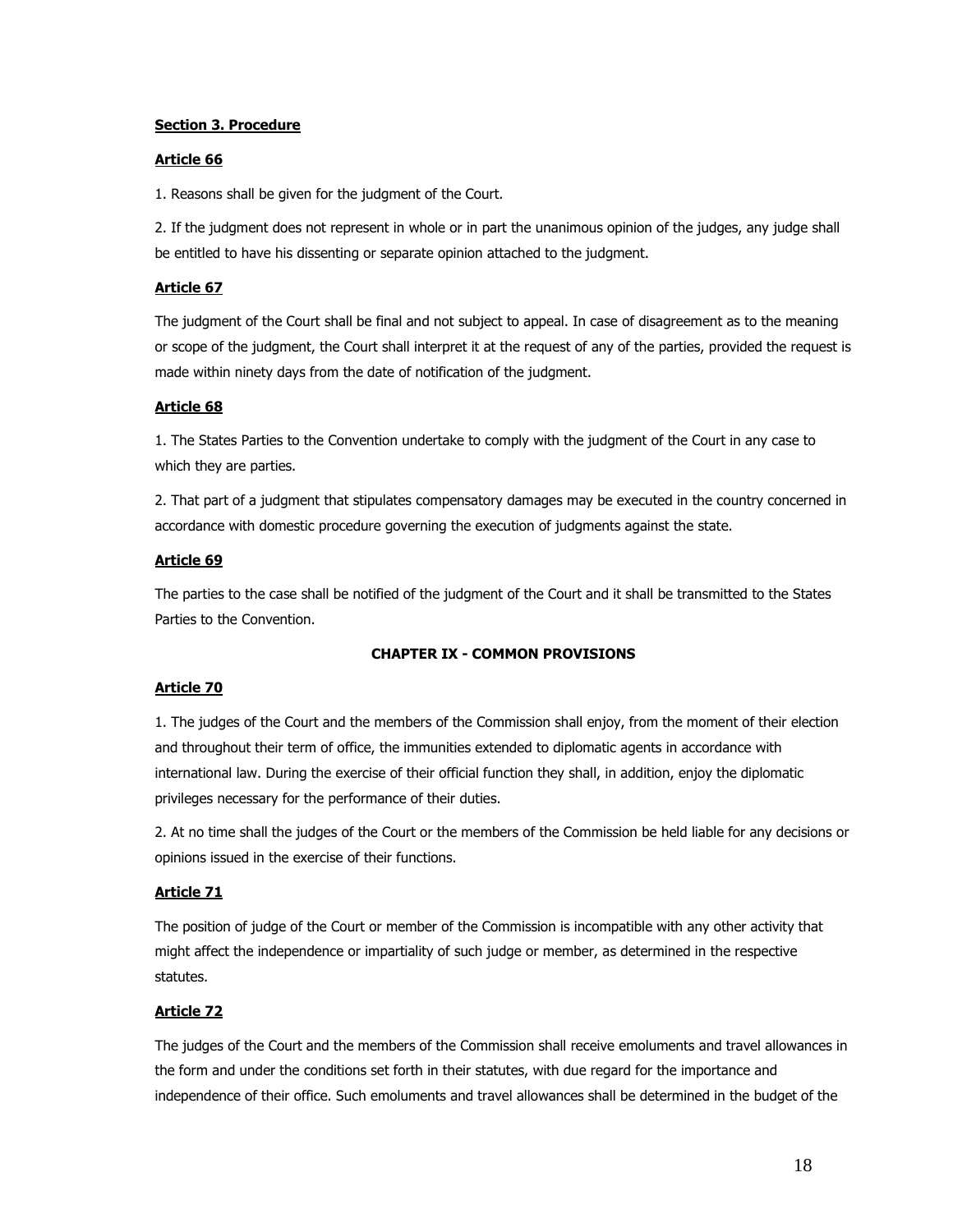Organization of American States, which shall also include the expenses of the Court and its Secretariat. To this end, the Court shall draw up its own budget and submit it for approval to the General Assembly through the General Secretariat. The latter may not introduce any changes in it.

## Article 73

The General Assembly may, only at the request of the Commission or the Court, as the case may be, determine sanctions to be applied against members of the Commission or judges of the Court when there are justifiable grounds for such action as set forth in the respective statutes. A vote of a two-thirds majority of the member states of the Organization shall be required for a decision in the case of members of the Commission and, in the case of judges of the Court, a two-thirds majority vote of the States Parties to the Convention shall also be required.

### PART III - GENERAL AND TRANSITORY PROVISIONS

# CHAPTER X - SIGNATURE, RATIFICATION, RESERVATIONS, AMENDMENTS, PROTOCOLS, AND DENUNCIATION

## Article 74

1. This Convention shall be open for signature and ratification by or adherence of any member state of the Organization of American States.

2. Ratification of or adherence to this Convention shall be made by the deposit of an instrument of ratification or adherence with the General Secretariat of the Organization of American States. As soon as eleven states have deposited their instruments of ratification or adherence, the Convention shall enter into force. With respect to any state that ratifies or adheres thereafter, the Convention shall enter into force on the date of the deposit of its instrument of ratification or adherence.

3. The Secretary General shall inform all member states of the Organization of the entry into force of the Convention.

## Article 75

This Convention shall be subject to reservations only in conformity with the provisions of the Vienna Convention on the Law of Treaties signed on May 23, 1969.

### Article 76

1. Proposals to amend this Convention may be submitted to the General Assembly for the action it deems appropriate by any State Party directly, and by the Commission or the Court through the Secretary General.

2. Amendments shall enter into force for the States ratifying them on the date when two-thirds of the States Parties to this Convention have deposited their respective instruments of ratification. With respect to the other States Parties, the amendments shall enter into force on the dates on which they deposit their respective instruments of ratification.

### Article 77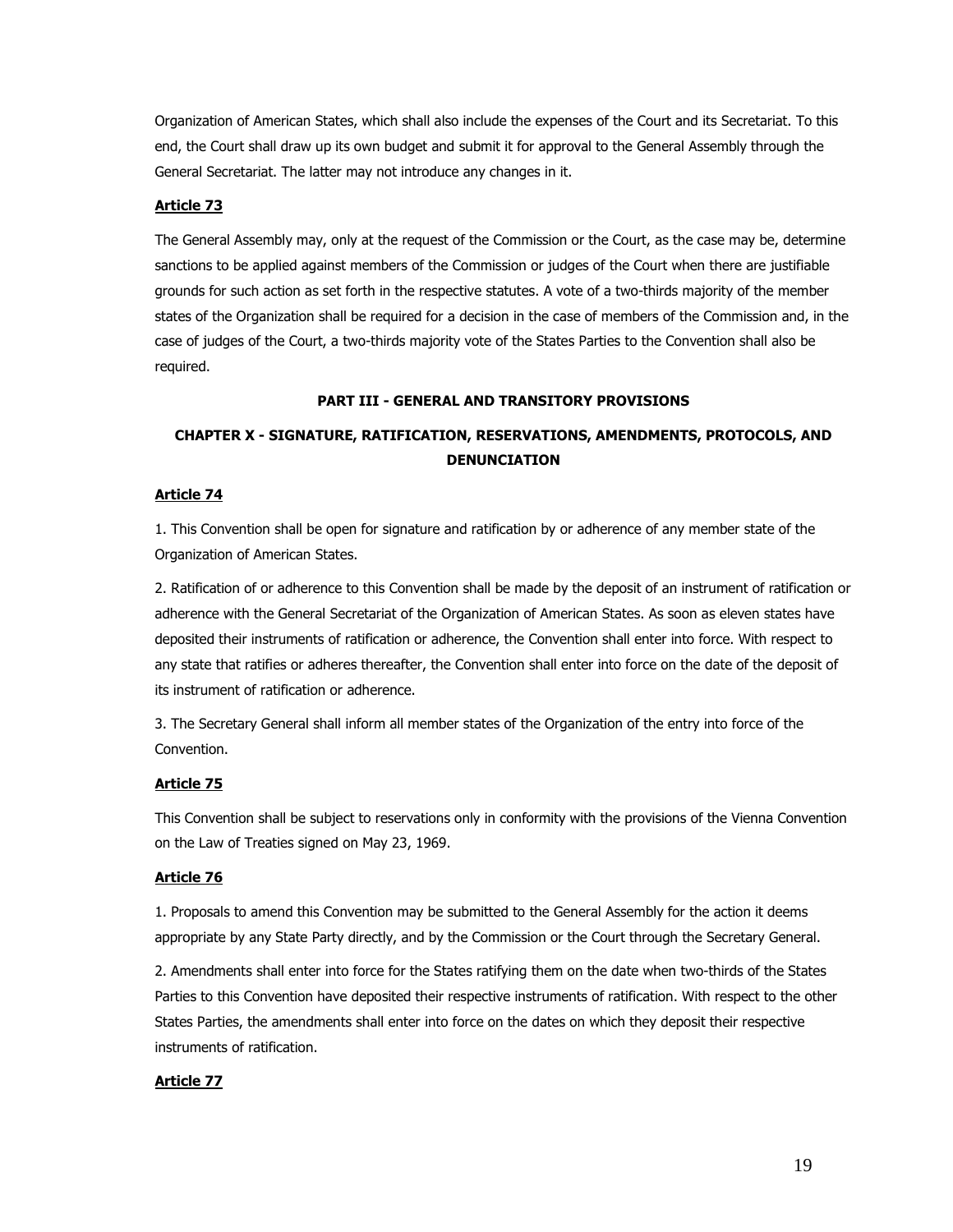1. In accordance with Article 31, any State Party and the Commission may submit proposed protocols to this Convention for consideration by the States Parties at the General Assembly with a view to gradually including other rights and freedoms within its system of protection.

2. Each protocol shall determine the manner of its entry into force and shall be applied only among the States Parties to it.

### Article 78

1. The States Parties may denounce this Convention at the expiration of a five-year period from the date of its entry into force and by means of notice given one year in advance. Notice of the denunciation shall be addressed to the Secretary General of the Organization, who shall inform the other States Parties.

2. Such a denunciation shall not have the effect of releasing the State Party concerned from the obligations contained in this Convention with respect to any act that may constitute a violation of those obligations and that has been taken by that state prior to the effective date of denunciation.

#### CHAPTER XI - TRANSITORY PROVISIONS

#### Section 1. Inter-American Commission on Human Rights

#### Article 79

Upon the entry into force of this Convention, the Secretary General shall, in writing, request each member state of the Organization to present, within ninety days, its candidates for membership on the Inter-American Commission on Human Rights. The Secretary General shall prepare a list in alphabetical order of the candidates presented, and transmit it to the member states of the Organization at least thirty days prior to the next session of the General Assembly.

### Article 80

The members of the Commission shall be elected by secret ballot of the General Assembly from the list of candidates referred to in Article 79. The candidates who obtain the largest number of votes and an absolute majority of the votes of the representatives of the member states shall be declared elected. Should it become necessary to have several ballots in order to elect all the members of the Commission, the candidates who receive the smallest number of votes shall be eliminated successively, in the manner determined by the General Assembly.

#### Section 2. Inter-American Court of Human Rights

#### Article 81

Upon the entry into force of this Convention, the Secretary General shall, in writing, request each State Party to present, within ninety days, its candidates for membership on the Inter-American Court of Human Rights. The Secretary General shall prepare a list in alphabetical order of the candidates presented and transmit it to the States Parties at least thirty days prior to the next session of the General Assembly.

### Article 82